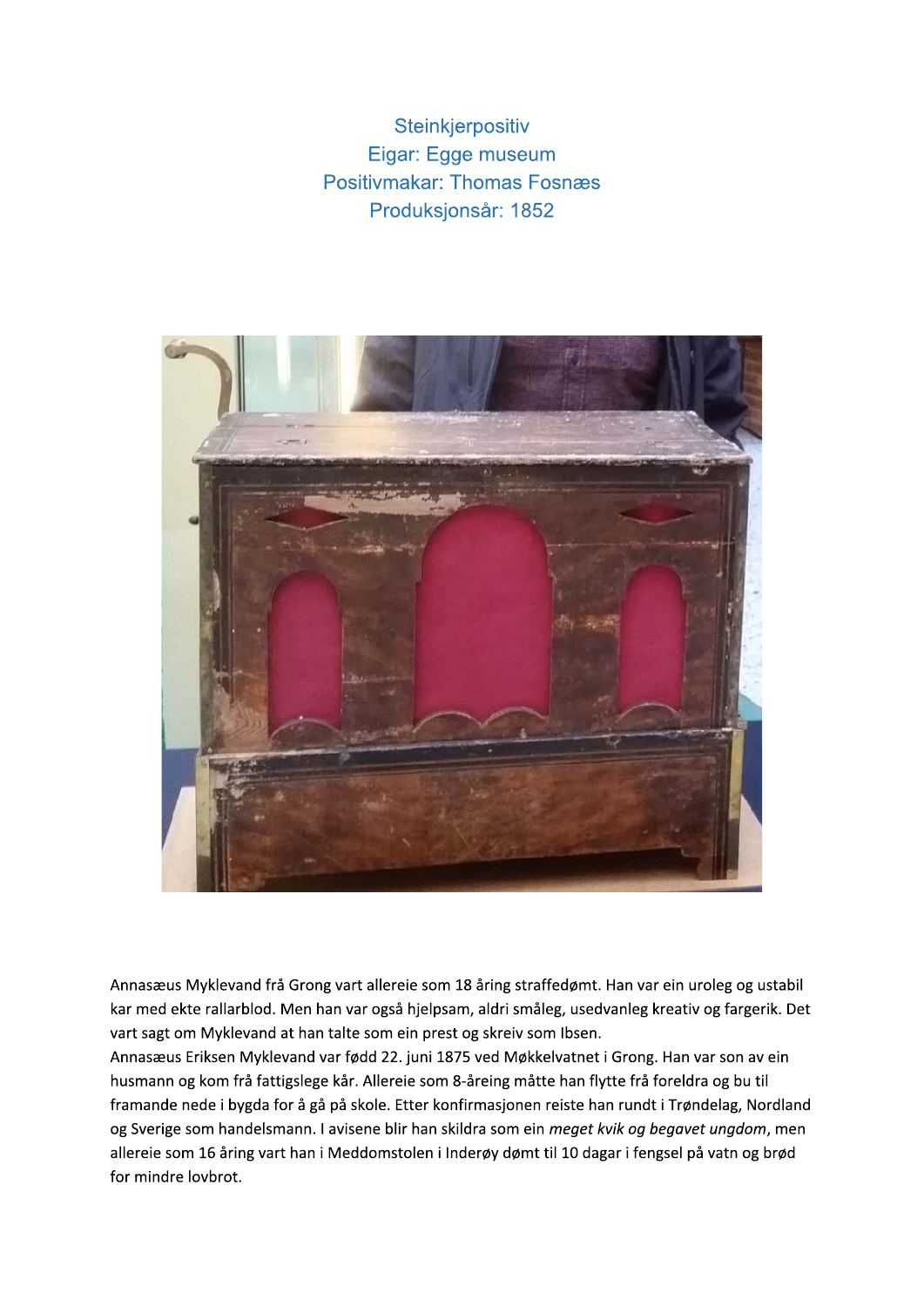Sist på 1800-talet vart han gift med Bertine i Lofoten, medan han er i militærteneste i Nord-Trøndelag. I januar 1898 skreiv han ein søknad til Stortinget om å få eit lån på 15 000 kr for å kunne sette opp hus på Spitsbergen! Han fekk sjølvsagt avslag, og neste stopp vart Rombaksbotn i utkanten av Narvik.

I folketeljinga frå 1900 er Anæseus oppført som brusfabrikant. I tillegg til brusfabrikk dreiv han også dansesalong, apotek, kuranstalt og trykkeri med eige aviskontor. Avisa hette Rombaksbotn avis, og han var sjølv redaktør. Han skreiv godt og hadde krasse meiningar. Han ga også ut boka Drapet af Emil Eriksen, men boka vart forbode av rettsvernet, som meinte han skildra politiet i Narvik på ein nedlatande og negativ måte. I rettssaka var ha sin eigen forsvarsadvokat og gjekk til kamp mot både politi og stat. Han vart ikkje dømt.

Som sanitetskorporal ergra han på seg ein heil legestand da han ønskte pasientar til sitt kontor. Myklevand behandler benbrudd, saar og hudsygdomme, samt sygdom i kjønnsorganene utan noko legeautorisasjon. Og han vart meldt for kvakksalveri.

I 1902 vart han tiltalt for å ha ulovleg vin- og ølutsal i Narvik, og året etter flytta han sørover til Dunderlandsdalen. På grunn av sin taleemne vart han her dratt inn i streikeleiinga på jernbanen, sjølv om han slett ikkje dreiv innanfor denne bransjen; han hadde brusfabrikk og dreiv avis. I 1904 var han i Ålesund og der vart han knivstokke for sine skriverier i avisa si Rodehuggeren, og turen gjekk så vidare til Folldal. Herifrå tok han med seg si frynsete legeverksemd til Oslo, der han igjen vart tiltalt for kvakksalveri.

Storbedragar vart han etter å ha starta Norsk Premieobligasjonskontor, som hadde mange salsagentar i heile Noreg. Medan politiet etterforska denne saka reiste Annæseus til Göteborg, men vart heimsendt etter å ha vorte tatt for svindel der også. Med ni dommar og ei lang liste med bøter for ulovleg brennevinsal, vart han sittande inne i 15 månadar.

Da han kom ut av fengsel reiste han tilbake til Trøndelag. No var han fotograf og ga ut postkort. I 1913 står han oppført som frukthandlar og ekteskapsagent. Etter Trøndelagsperioden flytta han til Harstad og starta Ull og filler, der han samla inn klede til omsying. Dette firmaet opphøyrde i 1918 og ein ny brusfabrikk gjekk konkurs. Han prøvde seg på sildeeksport, men turane over til Sverige vart til rangleturar, og silda vart sur.

Alderen, pokerspelinga og tett drikking sleit på mannen. I 1920 vart han pumpa av ein lege etter å ha drukke saltsyre i eit forsøk på å reparere formen dagen derpå. Da han kom seg på føtene att starta han det første reklamebyrået i Harstad.

Siste stoppestad for Annæseus Myklevand var i Båtsfjord. Her var han leiar ved eit bakeri, og kokte syltety. I tillegg trakk han tenner på folk med tannpine. Det siste kapitlet vart dramatisk. Huset han budde i og dreiv krambod frå brann ned etter at ein primus eksploderte i 1935. Det vart sagt at Anæseus arbeidde så hardt for å redde mest mogleg, at da han sette seg ned for å kvile etterpå, slokna han for godt.

Ein av dei tinga han fekk redda ut av flammane var eit Steinkjerpositiv laga av Thomas Fosnæs, som han hadde tatt med seg frå Trøndelag kring 1915. Det er lett å tenke seg at Myklevand sikra seg eit slikt spel for å ha musikk på sine mange serveringsstader. Det er fortald at positivet flittig var i bruk til fest og dans heilt til 2. verdskrig, men at det i løpet av krigsåra vart ramponert. Da Annæseus døyde i 1935 vart Steinkjerpostivet seld på auksjon. Etterkommarane etter han som kjøpte det tok det med til Jann-Magnar Fiskvik på Levanger for å få det reparert. Etter å ha studert det andre kjente positivet som var bygd av Fosnæs, fekk Fiskvik låt i pipane igjen i 2002. Da eigaren Sigurd Løkås i Båtsfjord døyde i 2016 avgjorde borna at dei skulle selje positivet. Historielag, museumslag, museum og Steinkjer kommune engasjerte seg for å få denne